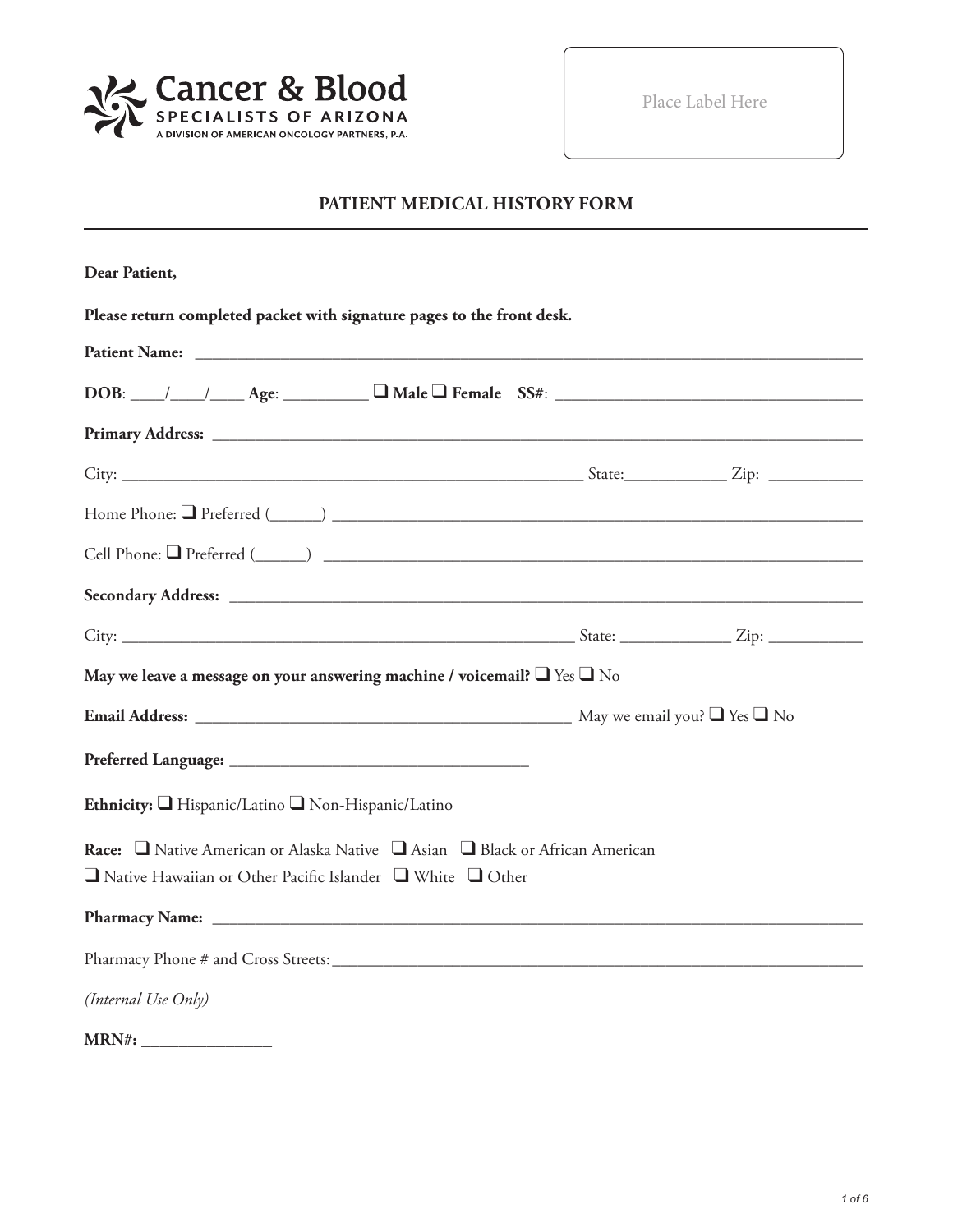| Please list any additional Physicians you see: (Include Phone #):                                                                                 |  |
|---------------------------------------------------------------------------------------------------------------------------------------------------|--|
|                                                                                                                                                   |  |
|                                                                                                                                                   |  |
|                                                                                                                                                   |  |
| <b>Emergency Contact Name:</b>                                                                                                                    |  |
|                                                                                                                                                   |  |
| <b>Employment Status:</b>                                                                                                                         |  |
| $\Box$ Employed/Self Employed $\Box$ Unemployed $\Box$ Retired<br>$\Box$ Disabled                                                                 |  |
|                                                                                                                                                   |  |
|                                                                                                                                                   |  |
| <b>Advanced Directives:</b>                                                                                                                       |  |
| <b>Living Will</b> $\Box$ Yes $\Box$ No $\Box$ Unknown<br>Durable Power of Attorney U Yes U No Unknown<br>DNR $\Box$ Yes $\Box$ No $\Box$ Unknown |  |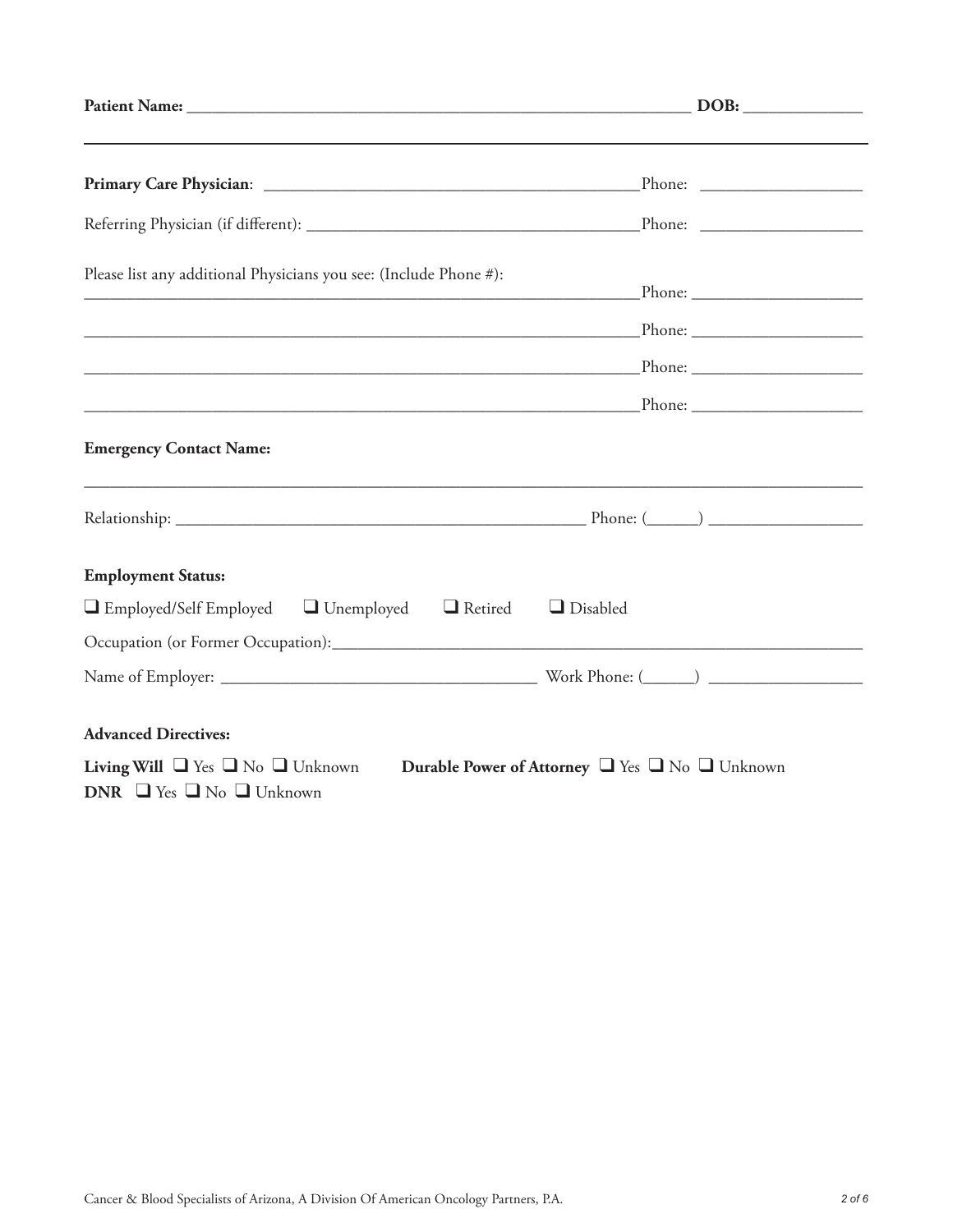**Patient Name: \_\_\_\_\_\_\_\_\_\_\_\_\_\_\_\_\_\_\_\_\_\_\_\_\_\_\_\_\_\_\_\_\_\_\_\_\_\_\_\_\_\_\_\_\_\_\_\_\_\_\_\_\_\_\_\_\_\_\_ DOB: \_\_\_\_\_\_\_\_\_\_\_\_\_\_**

**Medical History** Have you EVER had any of the following:

| $\Box$ Asthma                                                                                            | Neurological Disorder/Chronic Headaches | $\Box$ Arthritis                      |  |
|----------------------------------------------------------------------------------------------------------|-----------------------------------------|---------------------------------------|--|
| $\Box$ Psychiatric Disorder/Illness                                                                      | Blood Pressure Disorder/Hypertension    | Pulmonary Embolism/DVT/Blood Clots    |  |
| $\Box$ Cancer                                                                                            | $\Box$ Stroke                           | □ Cholesterol Disorder/Hyperlipidemia |  |
| $\Box$ Seizures or Epilepsy                                                                              | $\Box$ COPD                             | $\Box$ Sleep Apnea                    |  |
| $\Box$ Diabetes                                                                                          | $\Box$ Thyroid Disorder                 | Eye Disorder (i.e. Glaucoma)          |  |
| $\Box$ Urinary/Kidney Disorder                                                                           | Heart Attack/Heart Disease/Atrial Fib   | $\Box$ Other                          |  |
| Please list any other medical illnesses or problems and provide details for any of the above conditions: |                                         |                                       |  |

\_\_\_\_\_\_\_\_\_\_\_\_\_\_\_\_\_\_\_\_\_\_\_\_\_\_\_\_\_\_\_\_\_\_\_\_\_\_\_\_\_\_\_\_\_\_\_\_\_\_\_\_\_\_\_\_\_\_\_\_\_\_\_\_\_\_\_\_\_\_\_\_\_\_\_\_\_\_\_\_\_\_\_\_\_\_\_\_\_\_\_ \_\_\_\_\_\_\_\_\_\_\_\_\_\_\_\_\_\_\_\_\_\_\_\_\_\_\_\_\_\_\_\_\_\_\_\_\_\_\_\_\_\_\_\_\_\_\_\_\_\_\_\_\_\_\_\_\_\_\_\_\_\_\_\_\_\_\_\_\_\_\_\_\_\_\_\_\_\_\_\_\_\_\_\_\_\_\_\_\_\_\_

**Surgery History** Please list ANY surgeries you have had and the approximate date.

| Procedure | Date | Complications |
|-----------|------|---------------|
|           |      |               |
|           |      |               |
|           |      |               |
|           |      |               |

## **Prior Cancer Treatment** Do you currently have cancer? ❑ Yes ❑ No

| <b>Type of Cancer</b> | <b>Year Diagnosed</b> | <b>Treatment</b>                              | Hospital/Doctor's Office Where You<br><b>Received Treatment</b> |
|-----------------------|-----------------------|-----------------------------------------------|-----------------------------------------------------------------|
|                       |                       | $\Box$ Biotherapy<br>$\Box$ Surgery           | Name:                                                           |
|                       |                       | $\Box$ Radiation $\Box$ Radiation<br>Implants | Address:                                                        |
|                       |                       | $\Box$ Chemotherapy                           | Phone:                                                          |
|                       |                       | $\Box$ Biotherapy<br>$\Box$ Surgery           | Name:                                                           |
|                       |                       | $\Box$ Radiation $\Box$ Radiation<br>Implants | Address:                                                        |
|                       |                       | $\Box$ Chemotherapy                           | Phone:                                                          |
|                       |                       | $\Box$ Biotherapy<br>$\Box$ Surgery           | Name:                                                           |
|                       |                       | $\Box$ Radiation $\Box$ Radiation<br>Implants | Address:                                                        |
|                       |                       | $\Box$ Chemotherapy                           | Phone:                                                          |

### **Allergies**

Are you allergic to any medications or other substances? ❑ Yes ❑ No Please list allergies and reactions:

\_\_\_\_\_\_\_\_\_\_\_\_\_\_\_\_\_\_\_\_\_\_\_\_\_\_\_\_\_\_\_\_\_\_\_\_\_\_\_\_\_\_\_\_\_\_\_\_\_\_\_\_\_\_\_\_\_\_\_\_\_\_\_\_\_\_\_\_\_\_\_\_\_\_\_\_\_\_\_\_\_\_\_\_\_\_\_\_\_\_\_ \_\_\_\_\_\_\_\_\_\_\_\_\_\_\_\_\_\_\_\_\_\_\_\_\_\_\_\_\_\_\_\_\_\_\_\_\_\_\_\_\_\_\_\_\_\_\_\_\_\_\_\_\_\_\_\_\_\_\_\_\_\_\_\_\_\_\_\_\_\_\_\_\_\_\_\_\_\_\_\_\_\_\_\_\_\_\_\_\_\_\_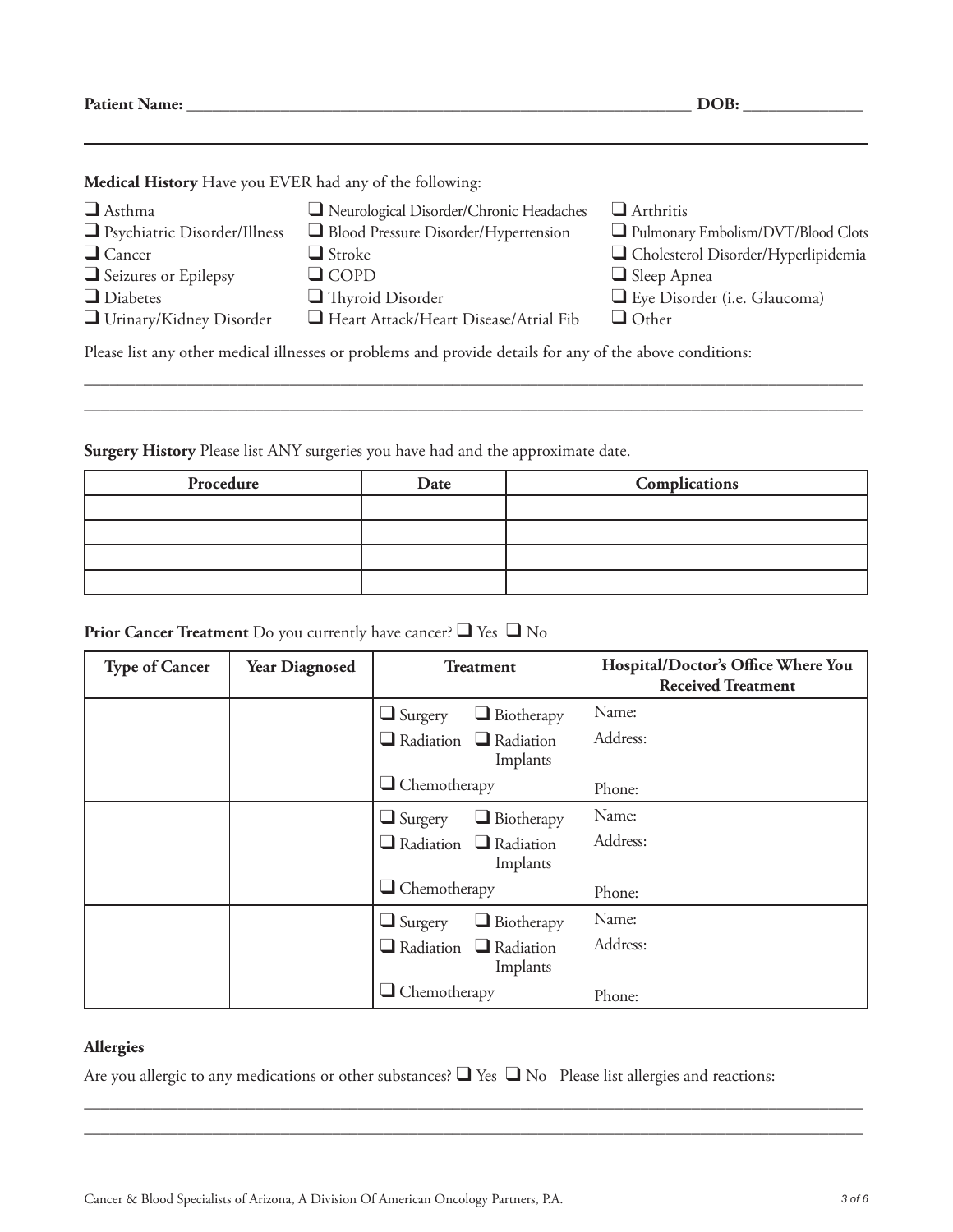#### **Medication List**

| <b>Medication Name</b> | Dose | Frequency |
|------------------------|------|-----------|
|                        |      |           |
|                        |      |           |
|                        |      |           |
|                        |      |           |
|                        |      |           |
|                        |      |           |
|                        |      |           |

Do you have additional medications not listed above? ■ Yes ■ No If yes, please use the back of this page to list all others.

#### **Health Maintenance**

Date of last bone density: \_\_\_\_\_\_\_\_\_\_\_\_\_\_\_\_\_\_\_\_

Date of last pap smear: \_\_\_\_\_\_\_\_\_\_\_\_\_\_\_\_\_\_\_\_\_\_ Have you ever had an abnormal PAP smear? ❑ Yes ❑ No

Date of last mammogram: \_\_\_\_\_\_\_\_\_\_\_\_\_\_\_\_\_\_\_ Was that mammogram normal? ❑ Yes ❑ No

Date of last colonoscopy: \_\_\_\_\_\_\_\_\_\_\_\_\_\_\_\_\_\_\_\_ Was that colonoscopy normal? ❑ Yes ❑ No

**Family Medical History** Please indicate any major conditions, including cancers, that your immediate family members have had.

| Relative    | <b>Condition and Description</b> | Living? | If deceased, at what age? |
|-------------|----------------------------------|---------|---------------------------|
| Mother      |                                  | Y<br>N  |                           |
| Father      |                                  | Y<br>N  |                           |
| Sibling     |                                  | Y<br>N  |                           |
| Sibling     |                                  | Y<br>N  |                           |
| Sibling     |                                  | N<br>Y  |                           |
| Grandparent |                                  | Y<br>N  |                           |
| Grandparent |                                  | Y<br>N  |                           |
| Other       |                                  | Y<br>N  |                           |

#### **Social History**

| Do you currently smoke? $\Box$ Yes $\Box$ No If no, previously? $\Box$ Yes $\Box$ No<br>Years smoked Packs per day     |
|------------------------------------------------------------------------------------------------------------------------|
| Do you use other tobacco products? $\Box$ Yes $\Box$ No Consume Alcohol? $\Box$ Yes $\Box$ No If yes, drinks per week: |
| Do you do any drugs (including marijuana)? $\Box$ Yes $\Box$ No If yes, what drug and for how long?                    |
| Marital Status: $\Box$ Single $\Box$ Married $\Box$ Partnered $\Box$ Separated $\Box$ Divorced $\Box$ Widowed          |
| Do you suffer from domestic violence? $\Box$ Yes $\Box$ No Do you feel safe at home? $\Box$ Yes $\Box$ No              |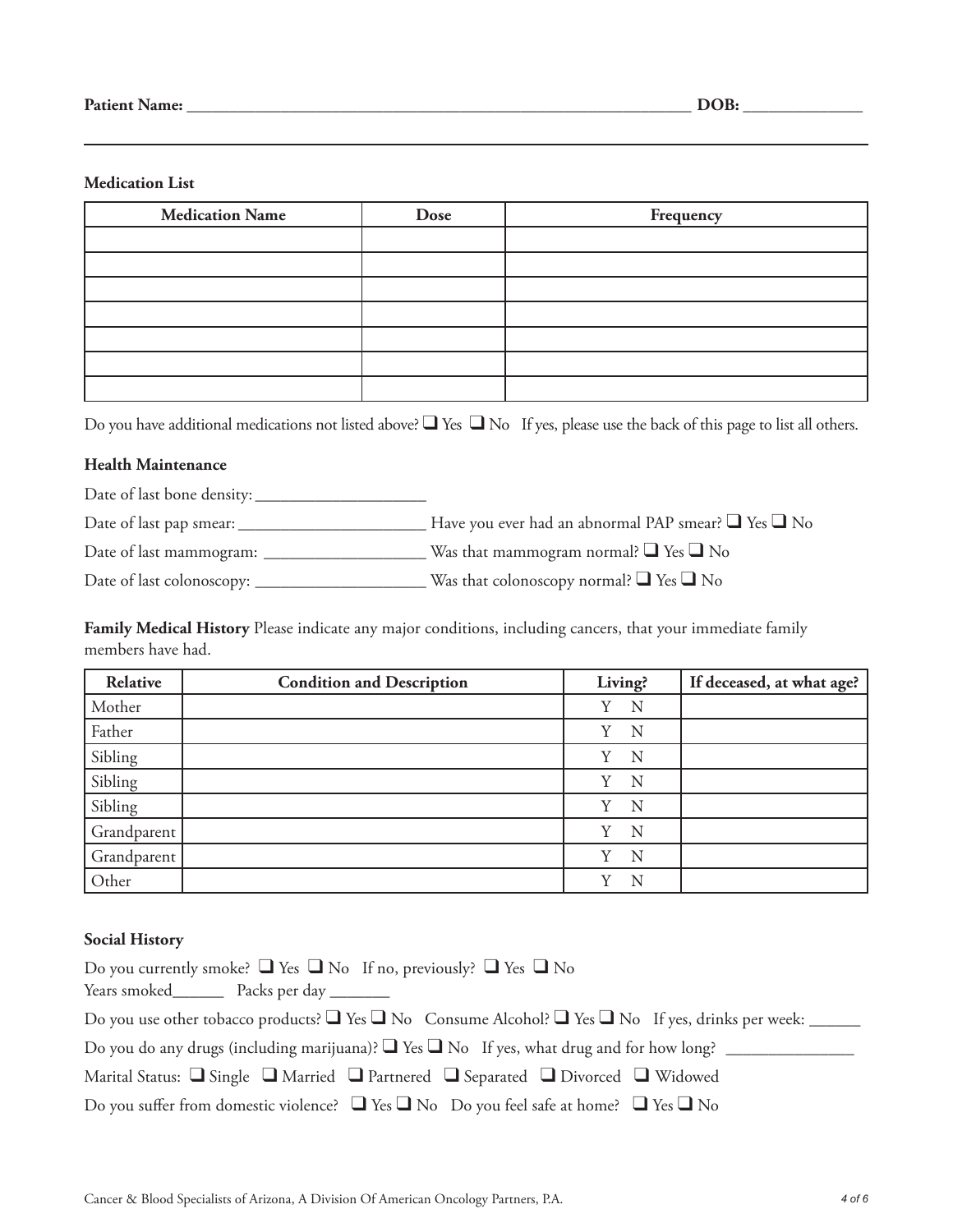| <b>Patient Name:</b> |  |
|----------------------|--|
|----------------------|--|

| General                     |                                                                                    |                                                          |                           |
|-----------------------------|------------------------------------------------------------------------------------|----------------------------------------------------------|---------------------------|
| $\Box$ None                 | $\Box$ Feeling Tired                                                               | $\Box$ Fever                                             | $\Box$ Weight Gain        |
| $\Box$ Chills               | $\Box$ Weight Loss                                                                 | Feeling Poorly                                           |                           |
|                             |                                                                                    |                                                          |                           |
| <b>Eyes</b>                 |                                                                                    |                                                          |                           |
| $\Box$ None                 | $\Box$ Dry Eyes                                                                    | $\Box$ Eye Pain                                          | $\Box$ Itchy Eyes         |
| $\Box$ Vision Changes       | Eyesight Problems                                                                  |                                                          |                           |
| Ear/Nose/Throat             |                                                                                    |                                                          |                           |
| $\Box$ None                 | $\Box$ Earache                                                                     | $\Box$ Loss of Hearing                                   | $\Box$ Nose Bleeds        |
| $\Box$ Sinus Problems       | Sore Throat                                                                        | $\Box$ Hoarseness                                        |                           |
|                             |                                                                                    |                                                          |                           |
| <b>Heart</b><br>$\Box$ None | Chest Pain                                                                         |                                                          | $\Box$ Slow Heart Rate    |
|                             | $\Box$ Fast heart rate                                                             | $\Box$ Palpitations                                      |                           |
| $\Box$ Leg Swelling         |                                                                                    | $\square$ Leg pain, discomfort or fatigue during walking |                           |
| <b>Lungs/Breathing</b>      |                                                                                    |                                                          |                           |
| $\Box$ None                 | $\Box$ Cough                                                                       | $\Box$ Wheezing                                          | Shortness of Breath       |
|                             | $\Box$ Trouble breathing with exertion<br>$\Box$ Trouble breathing when lying flat |                                                          |                           |
| Gastrointestinal            |                                                                                    |                                                          |                           |
| $\Box$ None                 | Abdominal Pain                                                                     | $\Box$ Constipation                                      | $\Box$ Diarrhea           |
| $\Box$ Heartburn            | $\Box$ Nausea                                                                      | $\Box$ Vomiting                                          | Blood in stool            |
|                             |                                                                                    |                                                          |                           |
| <b>Skin</b>                 |                                                                                    |                                                          |                           |
| $\Box$ None                 | $\Box$ Acne                                                                        | $\Box$ Itching                                           | $\Box$ Change in mole     |
| Skin Lesions                | Skin Wound                                                                         | $\Box$ Breast Lump                                       |                           |
| Neurological                |                                                                                    |                                                          |                           |
| $\Box$ None                 | Limb Weakness                                                                      | $\Box$ Confused                                          | $\Box$ Loss of Memory     |
| $\Box$ Convulsions          | $\Box$ Headaches                                                                   | $\Box$ Dizziness                                         | $\Box$ Difficulty Walking |
|                             |                                                                                    |                                                          |                           |
| Psychiatric                 |                                                                                    |                                                          |                           |
| $\Box$ None                 | $\Box$ Suicidal                                                                    | $\Box$ Anxiety                                           | $\Box$ Disturbed Sleep    |
| $\Box$ Depression           | $\hfill\blacksquare$<br>Emotional Problems                                         | $\hfill\Box$<br>Change in Personality                    |                           |
| <b>Endocrine</b>            |                                                                                    |                                                          |                           |
| $\Box$ None                 | $\Box$ Hair Loss                                                                   | Weak Muscles                                             | $\Box$ Hot Flashes        |
| $\Box$ Feeling Weak         | <b>Q</b> Deepening Voice                                                           |                                                          |                           |
|                             |                                                                                    |                                                          |                           |
| Hem/Lymph                   |                                                                                    |                                                          |                           |
| $\Box$ None                 | $\Box$ Easy Bleeding                                                               | $\Box$ Easy Bruising                                     | Swollen Glands            |

**Review of Systems** Please indicate ALL that you have experienced within the last 6-12 months.